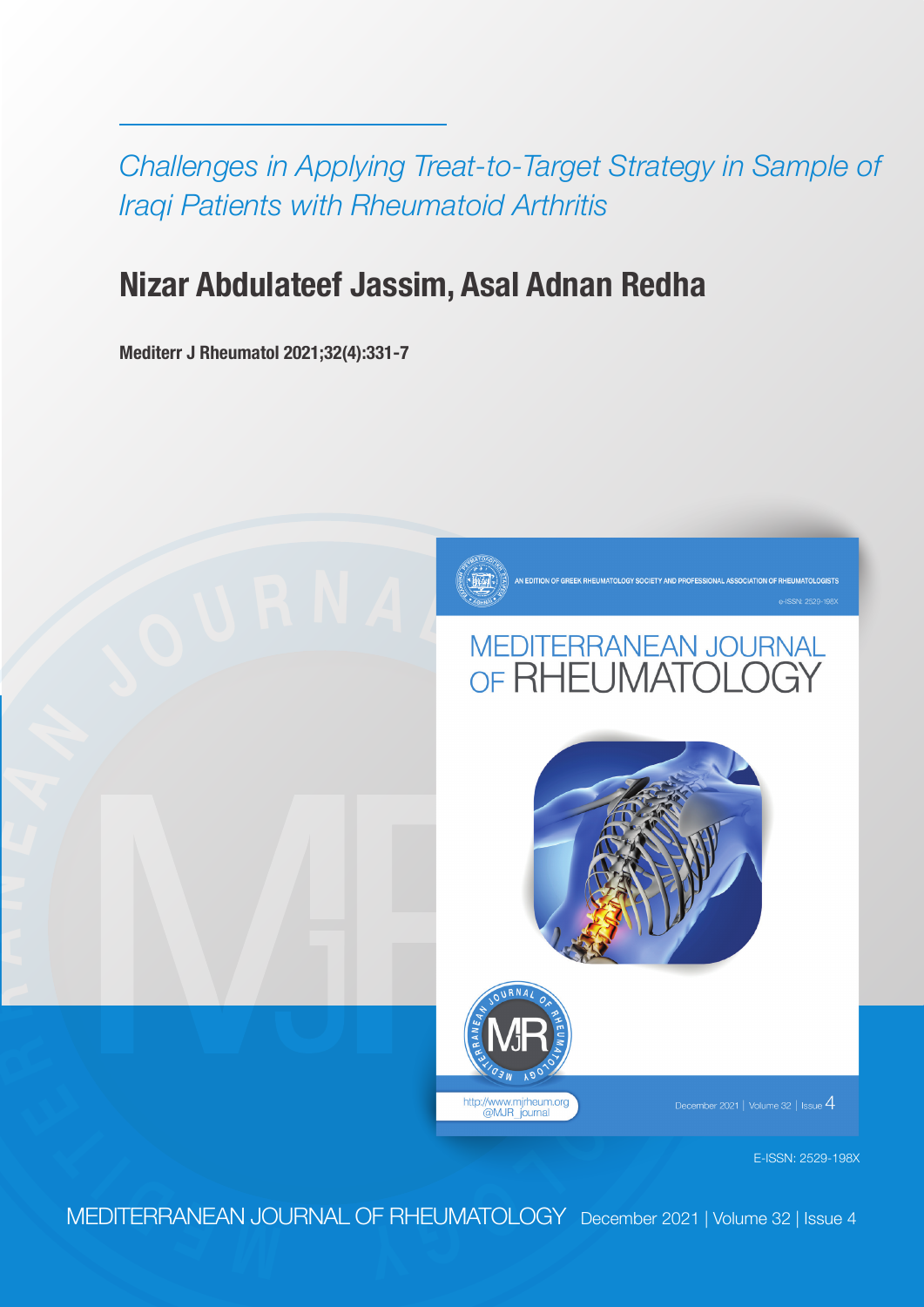

**This work is license**<br>under a Creative Cor **under a Creative Commons Attribution 4.0 International License. ©Jassim NA, Redha AA.**



## ORIGINAL PAPER

### **Challenges in Applying Treat to Target Strategy in Sample of Iraqi Patients with Rheumatoid Arthritis**

#### **Nizar Abdulateef Jassim1 , Asal Adnan Redha2**

1 Department of Medicine, College of Medicine, University of Baghdad, Baghdad, Iraq, 2 Department of Rheumatology, Baghdad Teaching Hospital, Medical City, Baghdad, Iraq

#### **ABSTRACT**

**Objective:** To identify barriers and factors that might hamper RA patients from achieving clinical target. **Patients and methods:** A total of 100 consecutive RA patients (95 females: 5 males) were included in this retrospective cross-sectional study. Data were collected at one point in time using questionnaire and interview. Demographic data, disease duration, functional classes, medications, and compliance assessment on the current treatments by using the Compliance Questionnaire Rheumatology (CQR19) were recorded for all patients. Achievement of clinical target was defined using the Clinical Disease Activity Index (CDAI; score  $\leq$  10). The main barriers preventing reaching the clinical target were reported for all the patients with moderate to high disease activity. **Results:**  Among 100 patients with a recorded CDAI, 58 patients (58%) had not achieved the clinical target (CDAI > 10), for whom the barriers to disease control were recorded. The recorded barriers were drug unavailability/interruption (34.5%), under-treatment (20.7%), insufficient time to assess treatment response to recently initiated DMARDs (12.1%), non- inflammatory musculoskeletal pain (10.3%), had no further drug option available (10.3%), irreversible joint damage (5.2%), and other or non- identified barriers (6.9%). All patients completed CQR-19 items and poor compliance was identified as a predictor of high disease activity (P=0.001). Disease duration had a strong effect on the likelihood of patient response (P=0.035). There was a lower response rate among current smokers (P=0.007). Additionally, functional impairment appeared to be associated with high disease activity (P=0.0001). A significantly larger portion of low disease activity patients were presently on biological treatments ( $P=0.037$ ) while steroid use had been associated with high disease activity ( $P=0.03$ ). Age, gender, and Body Mass Index did not predict response to treatment. **Conclusions**: This study identified interruption of biologic drugs supply as a large barrier to RA treatment target. The data supported improved outcomes among patients receiving biological treatments. Additionally, certain factors were associated with high disease activity including longer disease duration, functional impairment, smoking, non-adherence, and steroid use.

#### **Corresponding Author:**

Asal Adnan Redha Department of Rheumatology, Baghdad Teaching Hospital, Medical City, Baghdad, Iraq Tel.: +96 479 0154 9077 E-mail: asaladnan1987@gmail.com *Mediterr J Rheumatol 2021;32(4):331-7* https://doi.org/10.31138/mjr.32.4.331

Article Submitted: 3 Dec 2021; Revised Form: 8 Aug 2021; Article Accepted: 15 Sep 2021; Available Online: 27 Dec 2021

Keywords: Rheumatoid arthritis, treat to target, disease control, disease activity measure, barriers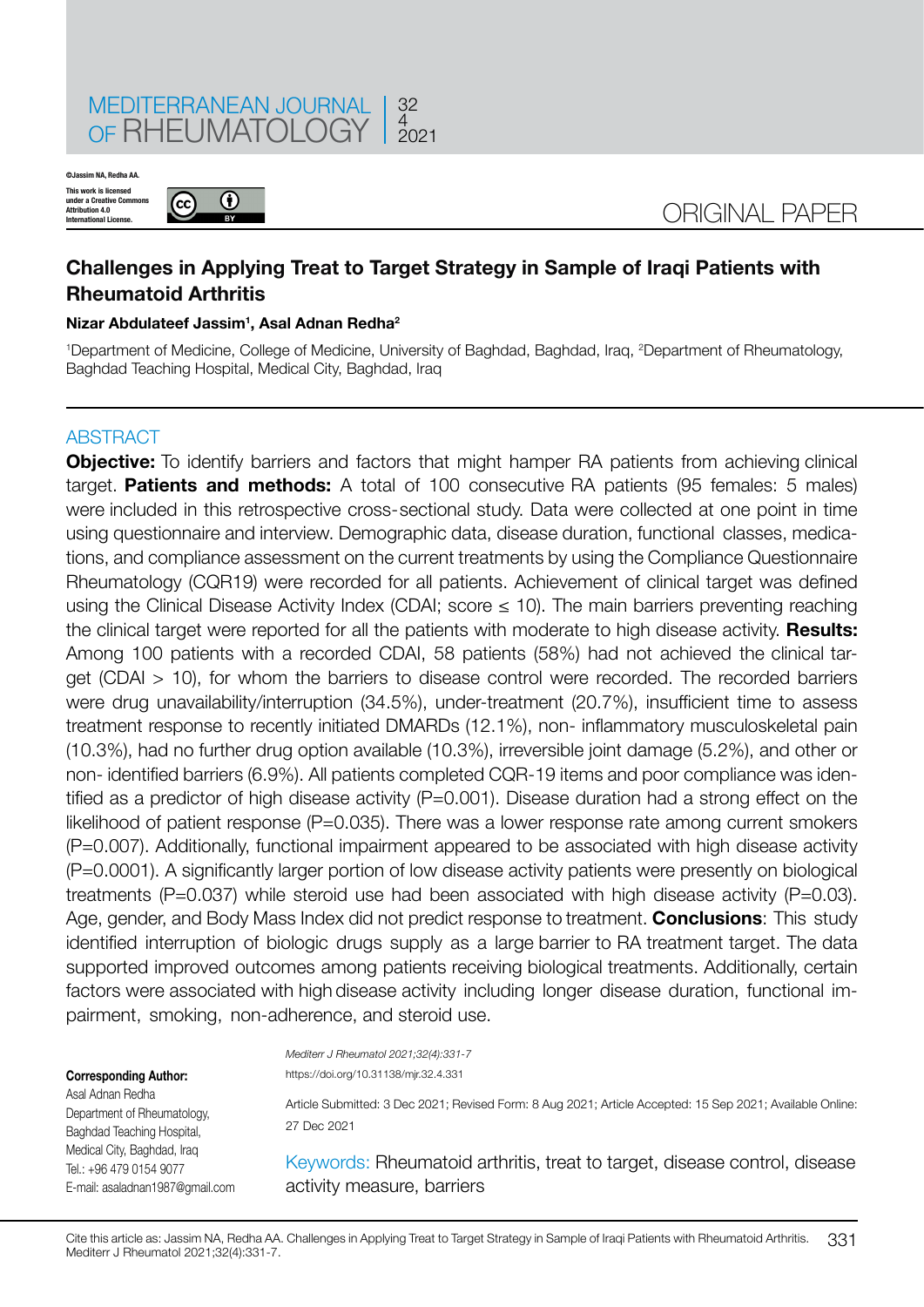#### **INTRODUCTION**

Rheumatoid arthritis (RA) is a common systemic autoimmune disease which is characterized by a chronic symmetrical progressive inflammatory polyarthritis.<sup>1</sup> Rheumatoid arthritis is a worldwide disease affecting adults with an estimated prevalence ranging from 0.5 to 1 %, and a mean annual incidence of 0.02-0.05% in most developed countries.2 Treating rheumatoid arthritis (RA) to target (T2T) is quickly becoming a standard of care around the globe after the strategy's success with diabetes and hypertension.3 T2T works by pre-establishing a treatment goal and working to achieve that treatment goal through regular assessment of disease activity and subsequent prescription adjustment when disease persists.4 For RA, the T2T goal is typically remission or low disease activity (LDA) for long- standing disease where remission may be unrealistic.<sup>5</sup> In order to achieve therapeutic goals, this strategy requires adequate patient adherence to physician recommendations. Adherence to T2T recommendations could be influenced by factors relating to the patient, the physician, the disease, medication or other co-morbid conditions.6

This study aimed to: a) identify the barriers and challenges to achieve primary target for treatment of rheumatoid arthritis to achieve low disease activity status or state of clinical remission, and b) identify the existence of other factors that might hamper patients from achieving clinical targets.

#### **METHODS**

#### *Study design*

This cross-sectional retrospective study was conducted at the Rheumatology Unit of Baghdad Teaching Hospital in Medical City from July 2018 till March 2019. Informed consent was obtained from each participant included in this study according to the declaration of Helsinki. Ethical approval was obtained from the Ethics Committee in Medical Department, College of Medicine, University of Baghdad.

#### **PARTICIPANTS**

A total of 100 consecutive RA patients (95 females: 5 males) were recruited during their attending the Rheumatology Consultant Clinic for follow-up visits. They were evaluated and enrolled after fulfilling inclusion and exclusion criteria. We included subjects met the 2010 American College of Rheumatology/ European League Against Rheumatism classification criteria for RA,  $\left(7\right)$  seropositive patients, aged  $\geq 18$  years, had disease duration ≥ one year and had ≥2 follow up visits (over the last 6 months duration to ensure that every patient had at least two follow-up evaluations). Subjects with history of serious infection that required hospitalization or the use of parenteral antibiotics within the past 12 months, with main comorbidities such as established

history of diabetes mellitus, cardiovascular diseases, or past history of neoplastic diseases, pregnant mothers or breastfeeding were excluded from this study. Age, gender, smoking status, body mass index (BMI), disease duration, patient's global functional status, and disease activity using Clinical Disease Activity Index (CDAI)<sup>9</sup> were assessed for each patient. A baseline disease activity during the previous subsequent visits (six months earlier) was obtained from the RA data registry sheets. Previous treatment failure and current treatment (doses and starting date) including corticosteroids, synthetic DMARDs, and therapy with biologic agents were collected. Compliance on the current treatment was assessed by using the Compliance Questionnaire Rheumatology CQR19.<sup>10</sup>Laboratory variables including erythrocyte sedimentation rate (ESR) (measured in mm/hour) at time of evaluation and at baseline, Rheumatoid factor (RF) and Anti-Cyclic Citrullinated Peptide (Anti-CCP) were obtained from routine follow up investigations and RA data registry of Rheumatology Consultant Clinic.

Following data collection by using questionnaire at one point in time, patients were then separated into two groups: moderate or high disease activity (MHDA) comprised of patients with (CDAI > 10) and low disease activity (LDA) (CDAI  $\leq$ 10). We then examined the data for variables, which may be associated with LDA. All RA patients with a recorded MHDA were re-evaluated for barriers during the last six months (obstacles preventing movement to reach the LDA or remission target goal). These barriers were based on prevalent barriers to disease control in a similar study in Australia.11

#### **STATISTICAL ANALYSIS**

The data analysed using Statistical Package for Social Sciences (SPSS) version 25. The data presented as mean, standard deviation and ranges. Categorical data presented by frequencies and percentages. Independent t-test (two-tailed) was used to compare the continuous variables accordingly. Chi square test was used to assess the association between last disease status and certain information. P-value less than 0.05 was considered significant.

#### **RESULTS**

The study group comprised 100 patients. All of them were diagnosed with rheumatoid arthritis. The demographic and the clinical characteristics of patients are shown in **Table 1**.

The age of patients was ranging from 30-71 years with a mean of 55.2 years, 95% were women having BMI ranging from 19.5 to 35.6 kg/m<sup>2</sup> with a mean of 25 kg/m2. Most patients were non-smokers (91%), had a disease duration ranging from 1-31 years with a mean of 7.8 years. The highest proportion of patients was found to be in functional class I (54%). Compliance was good in (66%) of patients.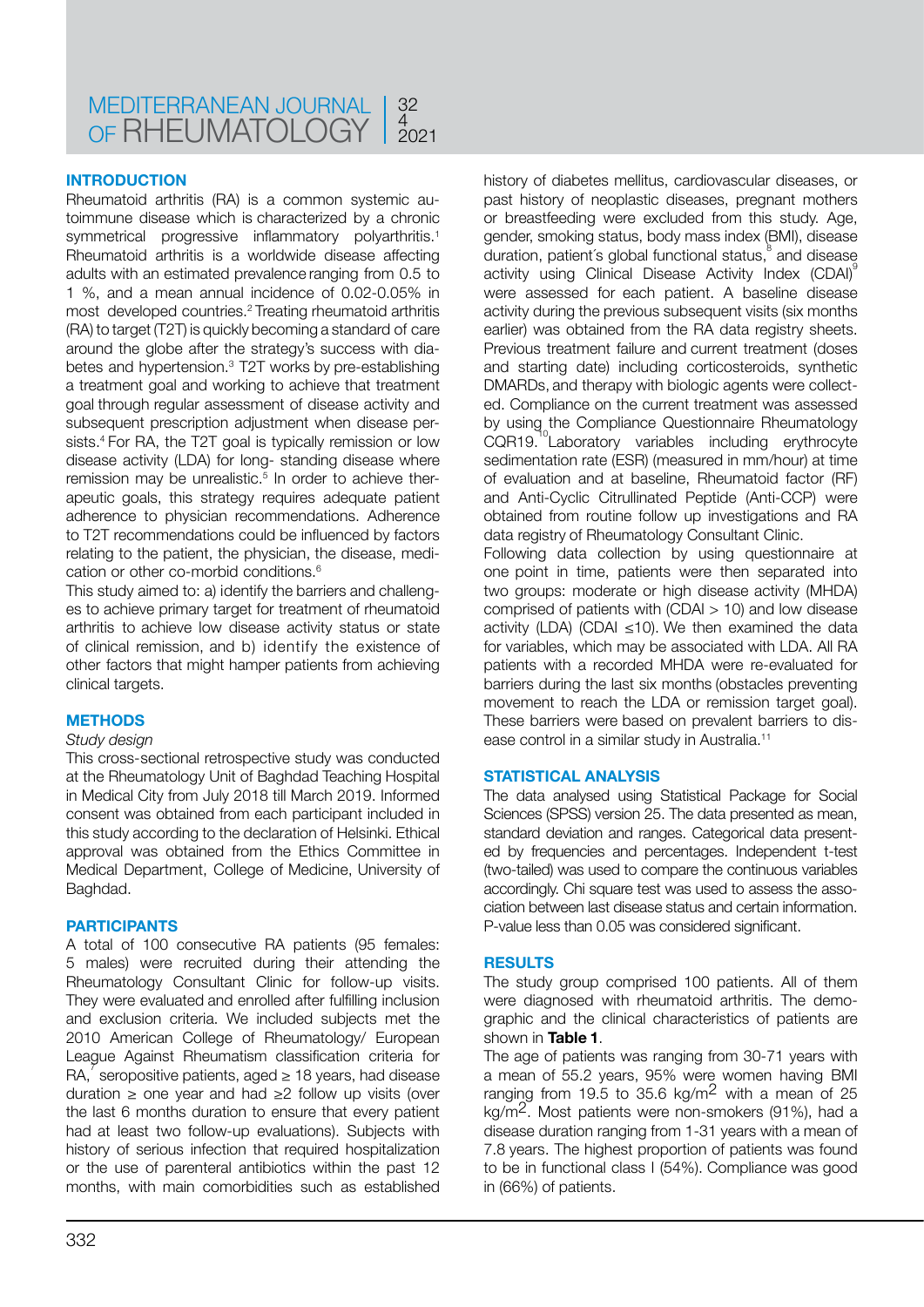**Table 1.** Socio-demographic and clinical characteristics of the 100 patients.

| <b>Variable</b>                                      | $n = 100$ | Percentage<br>(%)                                             |  |
|------------------------------------------------------|-----------|---------------------------------------------------------------|--|
| Age (years), mean $\pm$ SD                           |           | $55.2 \pm 8.8$                                                |  |
| < 40                                                 | 5         | 5.0                                                           |  |
| $40 - 59$                                            | 54        | 54.0                                                          |  |
| $\geq 60$                                            | 41        | 41.0                                                          |  |
| Gender                                               |           |                                                               |  |
| <b>Female</b>                                        | 95        | 95.0                                                          |  |
| <b>Male</b>                                          | 5         | 5.0                                                           |  |
| BMI (kg/m <sup>2</sup> ), mean $\pm$ SD              |           | $\frac{25 \text{ kg/m}^2 \pm 2.6}{25 \text{ kg/m}^2 \pm 2.6}$ |  |
| <b>Normal</b>                                        | 46        | 46.0                                                          |  |
| Overweight                                           | 49        | 49.0                                                          |  |
| <b>Obese</b>                                         | 5         | 5.0                                                           |  |
| <b>Smoking</b>                                       |           |                                                               |  |
| <b>Current smokers</b>                               | 9         | 9.0                                                           |  |
| <b>Non-smokers</b>                                   | 91        | 91.0                                                          |  |
| Disease duration (Years), mean ± SD<br>$7.8 \pm 5.6$ |           |                                                               |  |
| < 5                                                  | 29        | 29.0                                                          |  |
| $5 - 10$                                             | 49        | 49.0                                                          |  |
| >10                                                  | 22        | 22.0                                                          |  |
| <b>Functional class</b>                              |           |                                                               |  |
| FC I                                                 | 54        | 54.0                                                          |  |
| FC II                                                | 43        | 43.0                                                          |  |
| <b>FC III</b>                                        | 3         | 3.0                                                           |  |
| <b>Compliance</b>                                    |           |                                                               |  |
| Good                                                 | 66        | 66.0                                                          |  |
| Poor                                                 | 34        | 34.0                                                          |  |

(n): number; SD: standard deviation; BMI: Body Mass Index; (kg/m<sup>2</sup>): kilogram per square meter; FC: functional class.

**Figure 1** shows the baseline and last disease activity status of the patients. We found that 42% of patients met the criteria for low disease activity (LDA) during current evaluation and the prevalence of moderate and high disease status (MHDA) was 58%. We noticed 80% of the included RA patients had a recorded MHDA at baseline (six months earlier from data registry sheets). Long disease duration and current smoking status were significantly associated with MHDA disease activity (P< 0.05). No statistically significant associations ( $P \ge 0.05$ ) were observed between last disease activity and other variables (age, gender, BMI) as shown in **Τable 2.**

There is significant association between poor functional

class status, poor compliance with MHDA (P<0.05) as shown in **Table 3.**

Overall, the majority of both LDA and MHDA were currently taking methotrexate and biological treatments (**Table 4**). Notably, patients satisfying the description for LDA were currently using biological agents. There is significant association between steroid use and MHDA (P=0.03). No statistically significant associations (P≥0.05) were observed between last disease activity and other DMARDs (methotrexate, leflunomide, HCQ, and SSZ).

The barriers were evaluated as how much they caused disease status to be high or moderate in activity as shown in **Figure 2**. The mostly identified barriers for not-reaching target are drug unavailability/interruptions (34.5%) and under-treatment (20.7%).

#### **DISCUSSION**

Rheumatoid arthritis (RA) continues to be a major health burden that affects quality of life and consumes healthcare resources.<sup>12</sup> Despite the availability of targeted therapies for RA a wide heterogeneity of treatment strategies and outcome expectations still exists in daily practice, leaving a significant proportion of patients with suboptimal control of their disease.<sup>13</sup> This retrospective study revealed that a proportion of RA patients were reported as not meeting treatment targets; up to 58% had MHDA while 42% met the criteria for LDA. The major barriers identified in this study could fall into 2 categories: modifiable and fixed barriers. The majority of this group of RA patients with MHDA had modifiable barriers. These included the lack of drug availability (due to interruption of the biological drugs supply) which represented the mostly identified barrier (34.5%). Under treatment to target when continuing existing treatment rather than intensifying therapy was identified in (20.7%). Insufficient time to assess recently initiated DMARD treatment response was considered as a barrier in (12.1%) when more time is required to achieve the effect of a DMARD change (made 1 month ago). In addition, we recognize that (10.3%) of patient had failed anti-TNF and rituximab treatments and the options for additional DMARDs therapy were limited for whom a barrier of having no further drug option available was considered. Fixed barriers were identified in (15.5 %) of the patients. These included non inflammatory musculoskeletal pain from (osteoarthritis, fibromyalgia) and irreversible joint damage were identified in (10.3%, 5.2% respectively); in whom assessing disease activity is difficult as joint swelling and tenderness may be consequences of structural and, hence, irreversible damage. No clear barrier was noted in (6.9%) of the patients where we could allocate the reasons for not reaching targets to other or to none identified.

The same barriers were also reported in the study by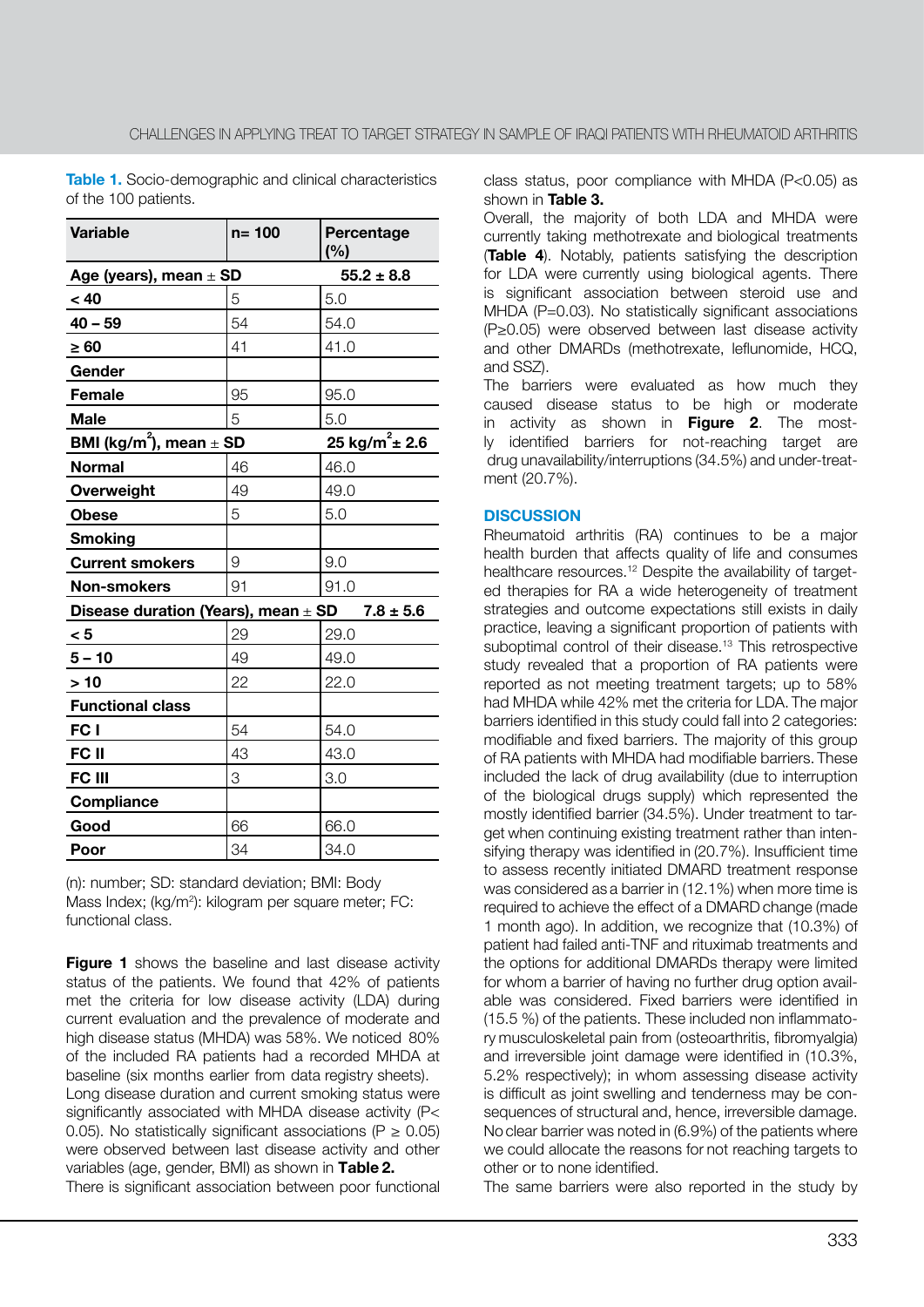

32 4 2021

**Figure 1.** Baseline and last disease status of study patients.

Tymms et al.11 as they observed that 19.7% of their RA patient-recorded barriers were irreversible joint damage, while drug unavailability represented only 2.1% of the barriers. These differences in barrier frequencies list could be attributed to financial and socioeconomic factors as the most common barrier influencing synthetic DMARDs or biologic prescription. It has been found that poor compliance is associated with poor clinical response with a significant P value (0.001), which could be considered as a further barrier for achieving remission. By this study we assessed the relationship between seven patient characteristics (disease duration, smoking, functional status, medications, gender, age, and BMI) and the response to treatment. Rheumatoid arthritis patients with MHDA had higher mean value of disease duration

MEDITERRANEAN JOURNAL OF RHEUMATOLOGY

> compared to patients with LDA (P=0.027), and when the patients stratified according to their categories of disease duration, the results demonstrated that the highest percentage (77.3%) of MHDA was seen in patients with disease duration for more than 10 years. Nearly similar results were reported by Anderson et al.14 which showed that RA patients with longer disease duration do not respond as well to treatment compared with patients with early disease and that the response rate with any active treatment was higher (53%) for patient with ≤1 year of disease, and lowest  $(35%)$  for  $>10$  years (P=0.001). The results of this study showed that smoking was associated with high disease activity with significant P value (0.007). The results demonstrated significant association between disease activity and functional impairment (P



**Figure 2.** Analysing MHDA barriers to disease control.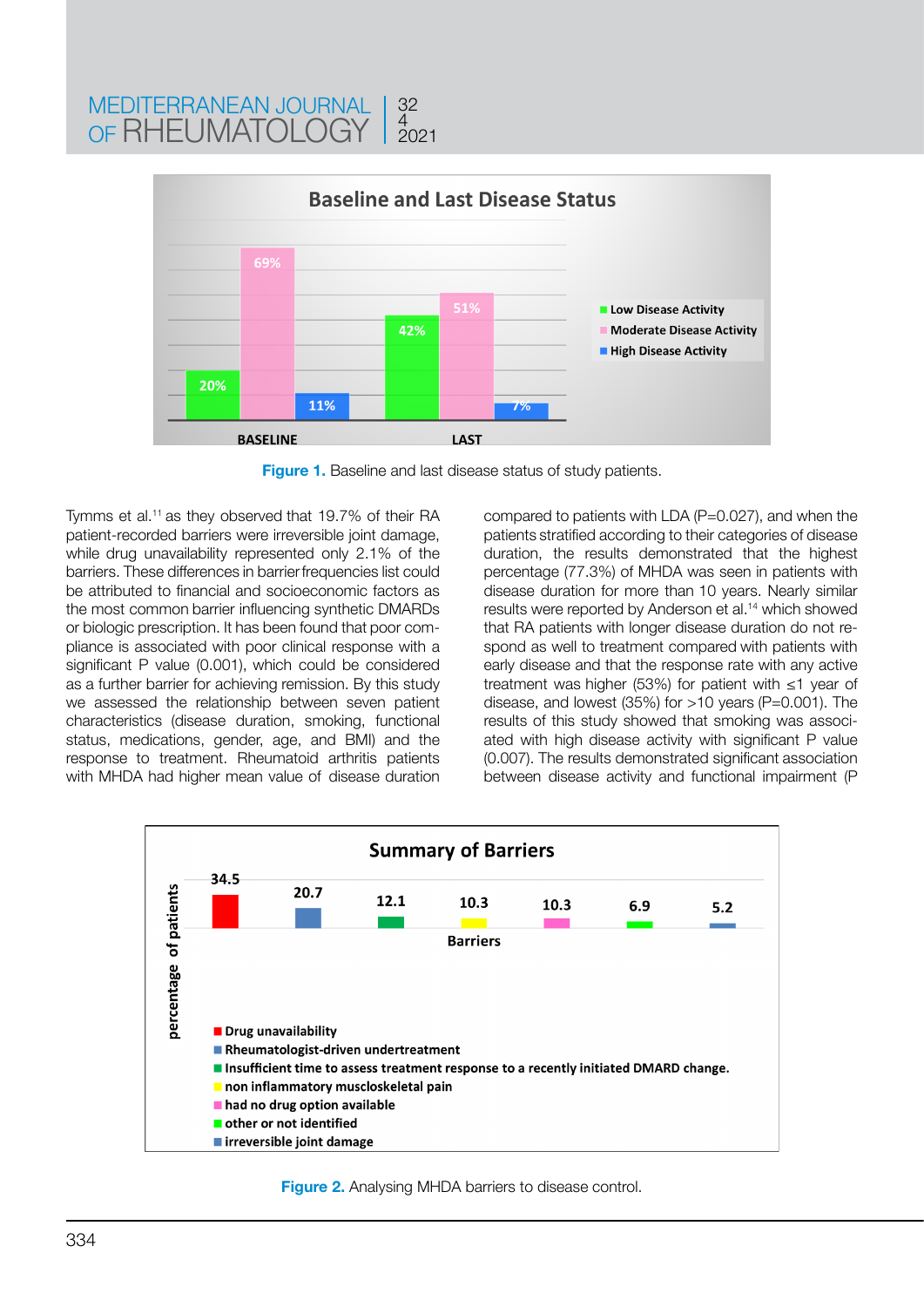| <b>Variable</b>                 | <b>Last Disease Status</b> |                        |                           |           |
|---------------------------------|----------------------------|------------------------|---------------------------|-----------|
|                                 | MHDA $(%)$<br>$n = 58$     | $LDA (\%)$<br>$n = 42$ | Total $(\%)$<br>$n = 100$ | P - Value |
| Age (Years)                     |                            |                        |                           |           |
| < 40                            | 3(60.0)                    | 2(40.0)                | 5(5.0)                    |           |
| 40-59                           | 31 (42.6)                  | 23(57.4)               | 54 (54.0)                 | 0.99      |
| $\geq 60$                       | 24 (41.5)                  | 17 (58.5)              | 41 (41.0)                 |           |
| Mean $\pm$ SD                   | $55.5 \pm 9.3$             | $54.8 \pm 8.1$         |                           | 0.39      |
| Gender                          |                            |                        |                           |           |
| <b>Male</b>                     | 2(40.0)                    | 3(60.0)                | 5(5.0)                    |           |
| Female                          | 56 (58.9)                  | 39(41.1)               | 95 (95.0)                 | 0.35      |
| BMI ( $kg/m2$ )                 |                            |                        |                           |           |
| <b>Normal</b>                   | 25 (54.3)                  | 21(45.7)               | 46 (46.0)                 |           |
| Overweight                      | 28(57.1)                   | 21(42.9)               | 49 (49.0)                 | 0.143     |
| <b>Obese</b>                    | 5(100.0)                   | 0(0)                   | 5(5.0)                    |           |
| <b>Smoking status</b>           |                            |                        |                           |           |
| <b>Current smokers</b>          | 9(100)                     | 0(0)                   | 9(9.0)                    |           |
| <b>Non-smokers</b>              | 49 (53.8)                  | 42 (46.2)              | 91 (91.0)                 | 0.007     |
| <b>Disease Duration (years)</b> |                            |                        |                           |           |
| < 5                             | 12(41.4)                   | 17(58.6)               | 29 (29.0)                 |           |
| $5 - 10$                        | 29 (59.2)                  | 20 (40.8)              | 49 (49.0)                 | 0.035     |
| $>10$                           | 17(77.3)                   | 5(22.7)                | 22 (22.0)                 |           |
| Mean $\pm$ SD                   | $9.4 \pm 6.2$              | $6.2 \pm 4.3$          |                           | 0.027     |

**Table 2.** Association between last disease status and patient demographic characteristics.

n: number; (%): percentage; SD: standard deviation; P-value: probability value (P-value< 0.05 was considered significant); BMI: body mass index; (kg/m2): kilogram per square meter; MHDA: moderate and high disease activity; LDA: low disease activity.

value 0.0001), this finding was in agreement by Forslind et al. study<sup>15</sup> which revealed that HAQ was an independent predictor of remission. When comparing treatment plans of LDA versus MHDA, there was a significantly higher percentage of LDA in patients who were currently on biological medications while steroid use associated

**Table 3.** The association between clinical characteristics and disease activity.

| <b>Variable</b>         | <b>Last Disease Status</b> |                 |                      |           |
|-------------------------|----------------------------|-----------------|----------------------|-----------|
|                         | MHDA $(%)$ n= 58           | LDA $(%)$ n= 42 | Total $(\% )$ n= 100 | P - Value |
| <b>Functional Class</b> |                            |                 |                      |           |
| $FC = I$                | 20(37.0)                   | 34 (63.0)       | 54 (54.0)            |           |
| $FC=II$                 | 35(81.4)                   | 8(18.6)         | 43 (43.0)            |           |
| FC=III                  | 3(100.0)                   | 0(0.0)          | 3(3.0)               | 0.0001    |
| <b>Compliance</b>       |                            |                 |                      |           |
| Good                    | 27 (40.9)                  | 39(59.1)        | 66 (66.0)            |           |
| Poor                    | 31(91.2)                   | 3(8.8)          | 34 (34.0)            | 0.001     |

n: number; (%): percentage; P-value: probability value (P-value<0.05 was considered significant); MHDA: moderate and high disease activity; LDA: low disease activity; FC: functional class.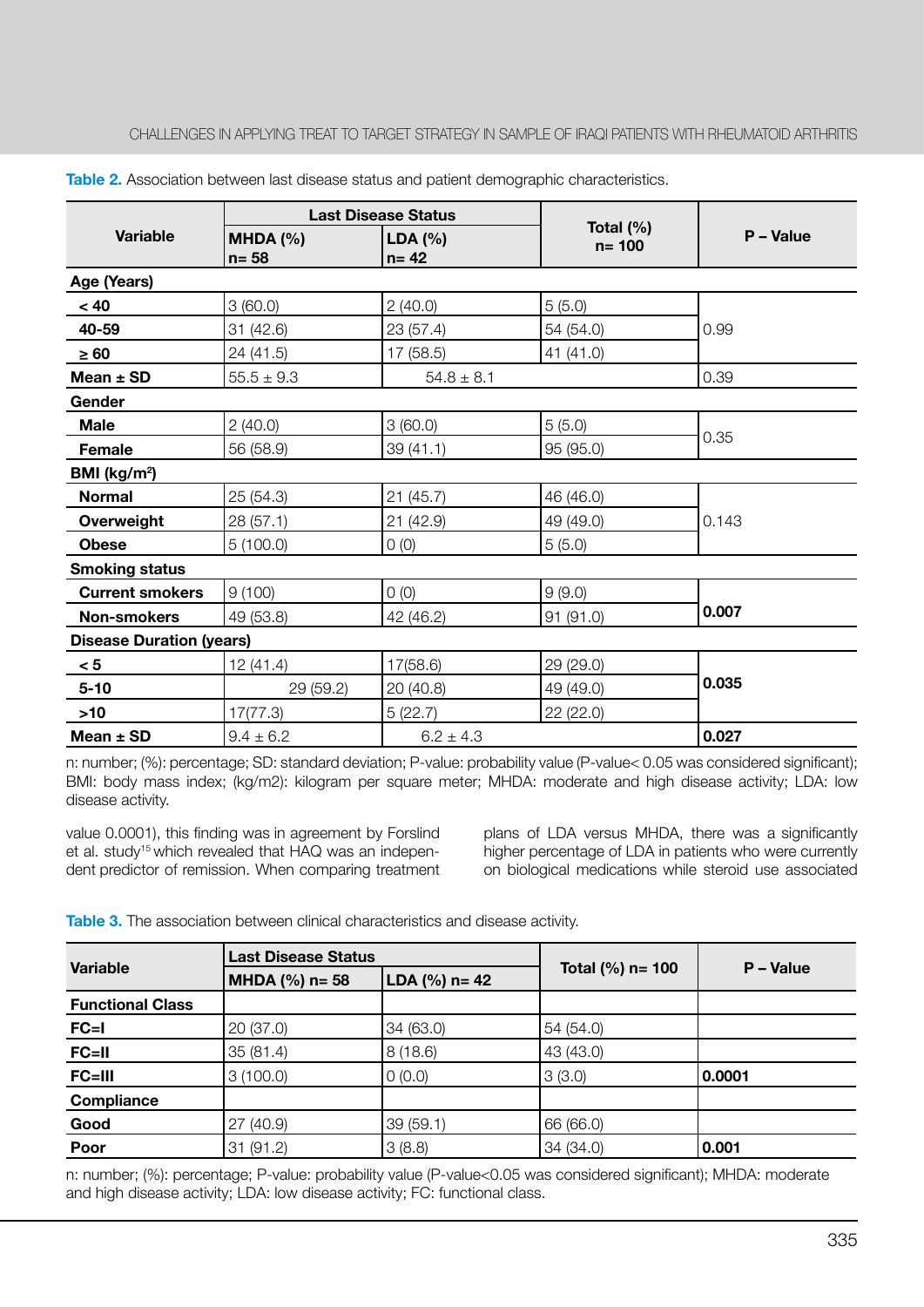**Table 4.** The association between disease modifying anti-rheumatic drugs and disease activity.

| <b>Variable</b>           | <b>Last Disease Status</b> | Р-                  |              |
|---------------------------|----------------------------|---------------------|--------------|
|                           | MHDA $(%)$ n= 58           | LDA (%)<br>$n = 42$ | <b>Value</b> |
| <b>Methotrexate</b>       | 51 (87.9)                  | 37 (88.1)           | 0.08         |
| Leflunomide               | 6(10.3)                    | 2(4.8)              | 0.2          |
| <b>HCQ</b>                | 17 (29.3)                  | 5(11.9)             | 0.06         |
| <b>SSZ</b>                | 2(3.4)                     | 5(11.9)             | 0.4          |
| <b>Steroid</b>            | 32(55.2)                   | 10 (23.8)           | 0.03         |
| <b>Biologic</b><br>agents | 52 (89.6)                  | 38 (90.5)           | 0.037        |

n: number; (%): percentage; P-value: probability value (P-value< 0.05 was considered significant) MHDA: moderate and high disease activity; LDA: low disease activity; HCQ: hydroxychloroquine; SSZ: sulfasalazine.

with MHDA (P=0.037, 0.03 respectively). Data of current study indicated that disease activity was not associated with gender. This finding was reported by Narváez et al.<sup>16</sup> which found that sex was not an independent predictor for remission when adjusted for other variables. Our analysis showed no significant association between age and disease activity. Similar result was demonstrated by Jassim et al.,<sup>17</sup> who showed that age had no significant effect on response to treatment (P>0.05). The results obtained by the current study yielded no significant association between disease activity and BMI. This finding is in accordance with both studies by Pers et al.<sup>18</sup> and Mirpourian et al.19 which revealed no association between BMI and change in DAS28. Although this study represents a unique and novel opportunity to examine controlled RA barriers within the Iraqi population, several limitations are recognized. Our assessment of barriers for not reaching targets was subjective and sometimes the barriers were overlapping/inter-related and as a result there is a potential for misclassification bias, including categorization as modifiable or non- modifiable.

#### **CONCLUSIONS**

Interruption of biologics had been identified as one large barrier to disease control, and non-adherence hampers achieving remission. The data supported an improved outcome among patients receiving biological treatments. Additionally, certain factors emerged as independent predictors of not achieving remission, including longer disease duration, the most disabled patients, smoking, and steroids use.

#### **CONFLICT OF INTEREST**

The authors declare no conflict of interest.

**Table 5.** How many disease-modifying anti-rheumatic drugs the patients with MHDA had failed.

| n. of<br>patients<br>(%) | n.cDMARDs | n.bDMARDs   n.tsDMARDs |   |
|--------------------------|-----------|------------------------|---|
| Twenty-<br>five (43%)    |           | 0                      | 0 |
| Twenty<br>(34.5%)        | 2         |                        | 0 |
| Ten<br>(17.2%)           | 2         | $\overline{2}$         | 0 |
| Three<br>$(5.2\%)$       | 2         | 3                      | 0 |
| Total= $58$<br>(58%)     |           |                        |   |

About (43%) of patients with MHDA were previously failed single cDMARDs, while (34.5%) failed 2 cD-MARDs and one biological agent, (17.2%) previously failed 2 cDMARDs and 2 biological drugs, however (5.2%) failed 3 biological drugs.

n: number; (%): percentage; cDMARDs: conventional disease-modifying anti-rheumatic drugs; bDMARDs: biological disease-modifying anti-rhematic drugs; tsD-MARDs: targeted synthetic disease-modifying anti-rheumatic drugs.

#### **AUTHOR CONTRIBUTIONS**

All authors substantially contributed to the essence of the manuscript.

#### **ETHICS APPROVAL AND CONSENT TO PARTICIPATE**

The study protocol was approved by the University of Baghdad, College of Medicine, Rheumatology and Medical Rehabilitation Unit in accordance with the Declaration of Helsinki. Before becoming involved in the study, all participants who agreed to be involved in the study were given letter describing the study objectives as well as a written informed consent form.

#### **REFERENCES**

- 1. Zerbini CA, Clark P, Mendez-Sanchez L, Pereira RMR, Messina OD, Una CR, et al. Biologic therapies and bone loss in rheumatoid arthritis. Osteoporosis Int 2017;28(2):429-446.
- 2. Van Vugt RM, Rijken PJ, Rietveld AG, Van Vugt VC, Dijkmans BAC. Antioxidant intervention in rheumatoid arthritis: results of an open pilot study. Clin Rheumatol 2008;27(6):771-5.
- 3. Smolen JS, Breedveld FC, Burmester GR, Bykerk V, Dougados M, Emery P, et al. Treating rheumatoid arthritis to target: recommendations of an international task force. Ann Rheum Dis 2010;69(4):631-7.
- 4. Stoffer M, Schoels M, Smolen J, Aletaha D, Breedveld F, Burmester G, et al. Evidence for treating rheumatoid arthritis to target: results of a systematic literature search. Ann Rheum Dis 2010;69(4):638-43.